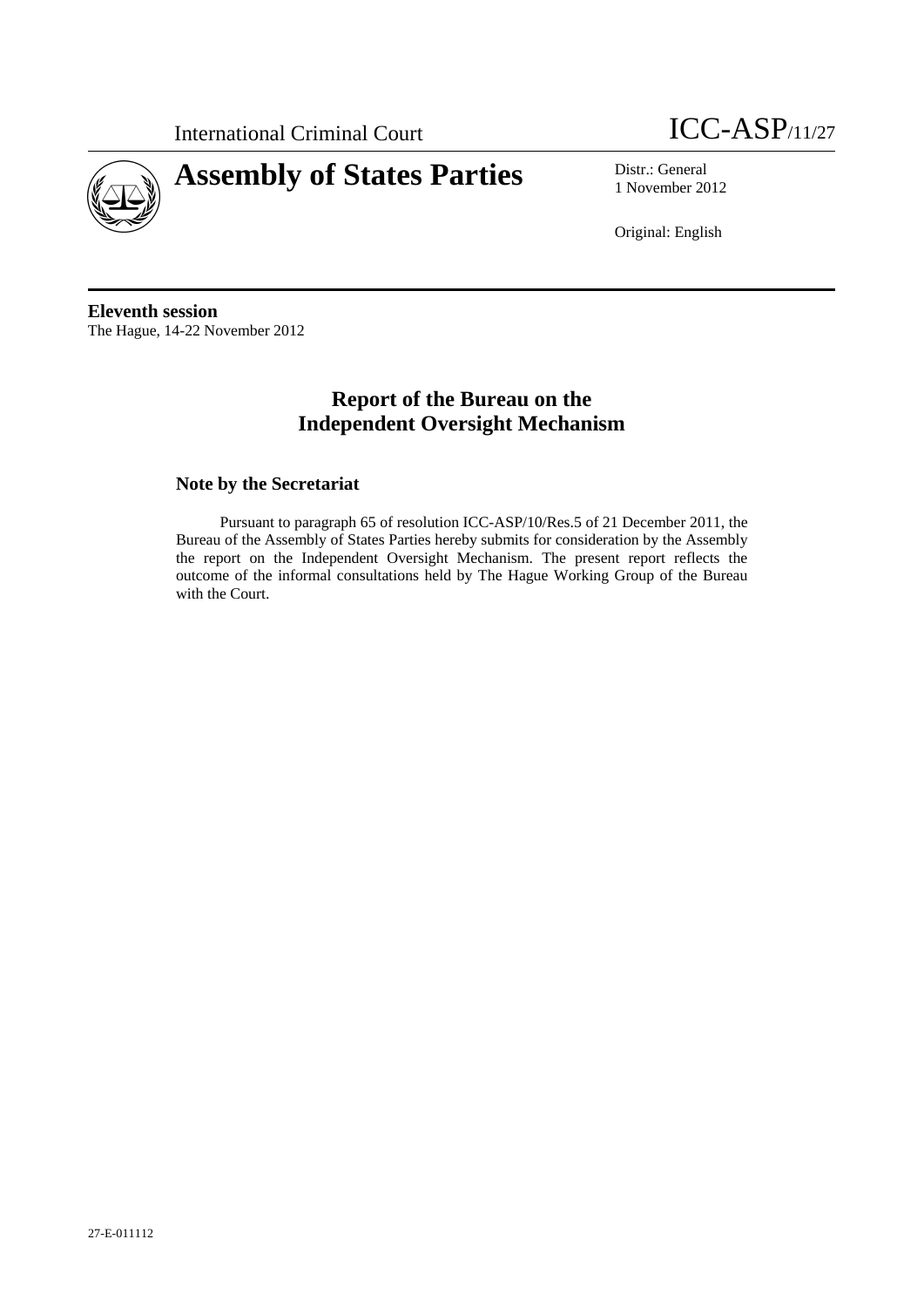# **I. Background**

1. This report is submitted pursuant to the mandate given to the facilitator, Ambassador Jorge Urbina Ortega (Costa Rica), on the issue of the Independent Oversight Mechanism ("the IOM"), upon his appointment by the Bureau of the Assembly of States Parties ("the Assembly") at its seventh meeting, held on 28 February 2012.

2. At its eighth session, the Assembly adopted resolution ICC-ASP/8/Res.1, $<sup>1</sup>$  by which</sup> it was decided to establish an independent oversight mechanism in accordance with article 112, paragraph 4, of the Rome Statute. It was decided that the independent professional investigative capacity would be implemented immediately, while the inspection and evaluation elements would be brought into operation subject to a later decision of the Assembly.

3. At its ninth session, the Assembly adopted resolution ICC-ASP/9/Res.5, $^2$  by which it was decided that the investigative function of the IOM shall operate in accordance with the provisions in the appendix to that resolution ("the Operational Mandate"), and decided further that the Bureau shall prepare a report on the operationalization of the investigative function of the IOM and the operation of the inspection and evaluation functions within the oversight mechanism, including the terms of reference and related financial implications, with a view to a decision on its adoption at the tenth session of the Assembly.

4. Resolution ICC-ASP/9/Res.5 also invited the Temporary Head of the IOM to continue to work on the development of functions, regulations, rules, protocols and procedures of the investigative function of the IOM and submit them to the Assembly for approval. It also invited the Court to continue to work with the Temporary Head on the amendments to existing legal instruments, with a view to the adoption, at the tenth session of the Assembly, of all amendments necessary for the full operationalization of the investigative function of the IOM.

5. At its tenth session, the Assembly adopted resolution ICC-ASP/10/Res.<sup>53</sup> that recognized the importance of a fully functional IOM to the efficient and effective operation of the Court and decided to continue discussions on the matter in close consultation with the organs of the Court, with a view to the Bureau submitting to the eleventh session of the Assembly a comprehensive proposal that would make possible its full operationalization.

6. Resolution ICC-ASP/10/Res.5 also invited the IOM working in close consultation with the organs of the Court, Staff Union Council and States Parties, to develop an antiretaliation/whistleblower policy, with a view to its adoption by the Court at the earliest time possible, and decided to delegate to the Bureau the following decisions, after taking into consideration possible budgetary implications and operational requirements, and, if necessary, consulting the Committee on Budget and Finance: a) the hiring of the Head of the IOM, b) if necessary, the extension of the mandate of the Temporary Head of the Independent Oversight Mechanism, and c) when to commence recruitment of the P-2 staff member of the IOM.

7. The Working Group discussed the IOM at its informal consultations held on 3 and 17 April, 3, 22 and 29 May, 5 June, 3 and 10 July, 20 and 25 September, and 4 October 2012. The facilitator also conducted a series of informal meetings with different stakeholders on the issue.

# **II. Recruitment of the Temporary Head and Head of the IOM**

8. On 30 August 2011, on the recommendation of the Selection Panel, the President of the Assembly requested the Registrar to proceed with the recruitment of Ms. Kristina Carey (United States) as the Temporary Head of the IOM. She accepted the offer and formally started her role in November 2011.

 $\overline{a}$ 

<sup>1</sup> *Official Records of the Assembly of States Parties to the Rome Statute of the International Criminal Court,* 

Eighth session, The Hague, 18-26 November 2009 (ICC-ASP/8/20), vol. I, part II, ICC-ASP/8/Res.1.<br><sup>2</sup> Official Records... Ninth session... 2010 (ICC-ASP/9/20), vol. I, part III, ICC-ASP/9/Res.5.<br><sup>3</sup> Official Records... Tent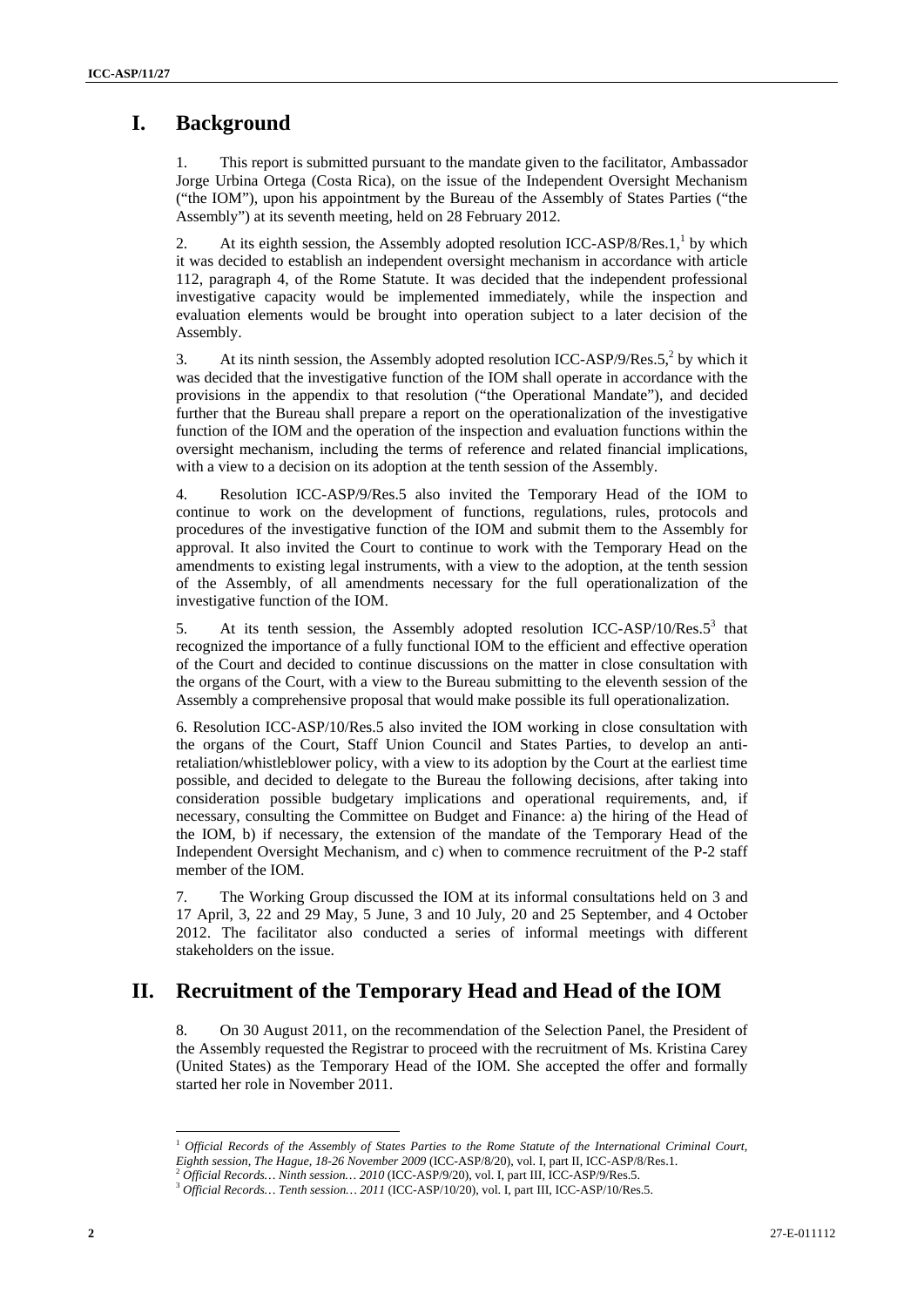9. Following the mandate of the Assembly of States Parties on the hiring of the Head of the IOM, and based on a recommendation of The Hague Working Group of 17 February 2012, the Bureau decided, on 28 February 2012, to request an extension of the secondment of the Temporary Head of the IOM for a period of one year. The President of the Assembly communicated this decision to the United Nations Secretariat, which conveyed its agreement to the extension until 31 May 2013. The Registry's Human Resources Section formalized the agreement.

10. Also at its seventh meeting, on 28 February 2012, the Bureau, decided to defer the recruitment of the Head of the IOM until the question of the operationalization of the investigation, evaluation and inspection functions indicated in article 112, paragraph 4, of the Rome Statute had been decided.

## **III. Operationalization of the inspection, evaluation and investigation functions of the IOM**

11. A consensus was reached in 2011 according to which it would be more efficient to operationalize the IOM when a comprehensive agreement is reached on the modalities for the operation of its three functions, given the apparent inter-connectivity of the issues related to its full operationalization.

12. At the request of the facilitator, the IOM prepared a series of documents on the inspection and evaluation functions in order to support deliberations within The Hague Working Group. The *sui generis* nature of the Court was flagged by the Temporary Head as an important consideration when operationalizing the inspection and evaluation functions. The documents considered the existing bodies of the Assembly and within the Court that carry out inspections and evaluations, and also highlighted the different nature of the inspections and evaluations that are required by the Assembly, in order to better fulfill its mandate. In a 6 July 2012 paper,<sup>4</sup> the Temporary Head of the IOM pointed out that "[s]everal entities within the ICC make use of evaluative elements in their present work. However, none of them conducts evaluations *per se* and none has a mandate to conduct evaluations in a systematic or structured manner" as it was reflected in the Assurance Mapping Study.<sup>5</sup>

13. On 5 June 2012, the organs of the Court produced a document entitled "Court Working Paper on Inspection and Evaluation Functions" as they recalled their paper "Inspection and Evaluation within the Current Oversight Framework of the International Criminal Court" of 30 June 2010. In that document, the organs of the Court affirmed that "[i]nspection and evaluation are part of a wider oversight framework within organizations, which is itself a tool of broader good governance. Within the oversight framework, some inspection and evaluation elements already exist in the work of existing oversight bodies, but there is no single entity which is fully undertaking these functions in a coherent and functional manner." And further "[t]he Court sees benefit in having such functions within the scope of the Independent Oversight Mechanism (...)".<sup>6</sup>

14. The Hague Working Group discussed whether the independent evaluation that the IOM could provide to the Assembly of States Parties was desirable or necessary. The Temporary Head of the IOM made clear that "[t]here is a need to provide the information gleaned from programme evaluations to the Organization, including the ASP, in a systematic and comprehensive manner." And further, "No entity within the Court currently does so and the products which are created by the entities which include evaluative elements in their current work do not provide the ICC with the systematic and comprehensive strategic overview that it requires."<sup>7</sup>

 4 "Second Working Paper on evaluation in the International Criminal Court, prepared by the Independent Oversight Mechanism, dated 6 July 2012.

<sup>&</sup>lt;sup>5</sup> Report on the Assurance Mapping Study in the International Criminal Court, prepared by the United Nations Office of Internal Oversight Services, 25 May 2011(ref: 11-00415), para. 60.

<sup>&</sup>lt;sup>6</sup> Inspection and Evaluation within the Current Oversight Framework of the International Criminal Court, prepared by the International Criminal Court, dated 30 June 2010, paras.35 and 37.

Second Working Paper on evaluation in the International Criminal Court, prepared by the Independent Oversight Mechanism, dated 6 July 2012, para. 48.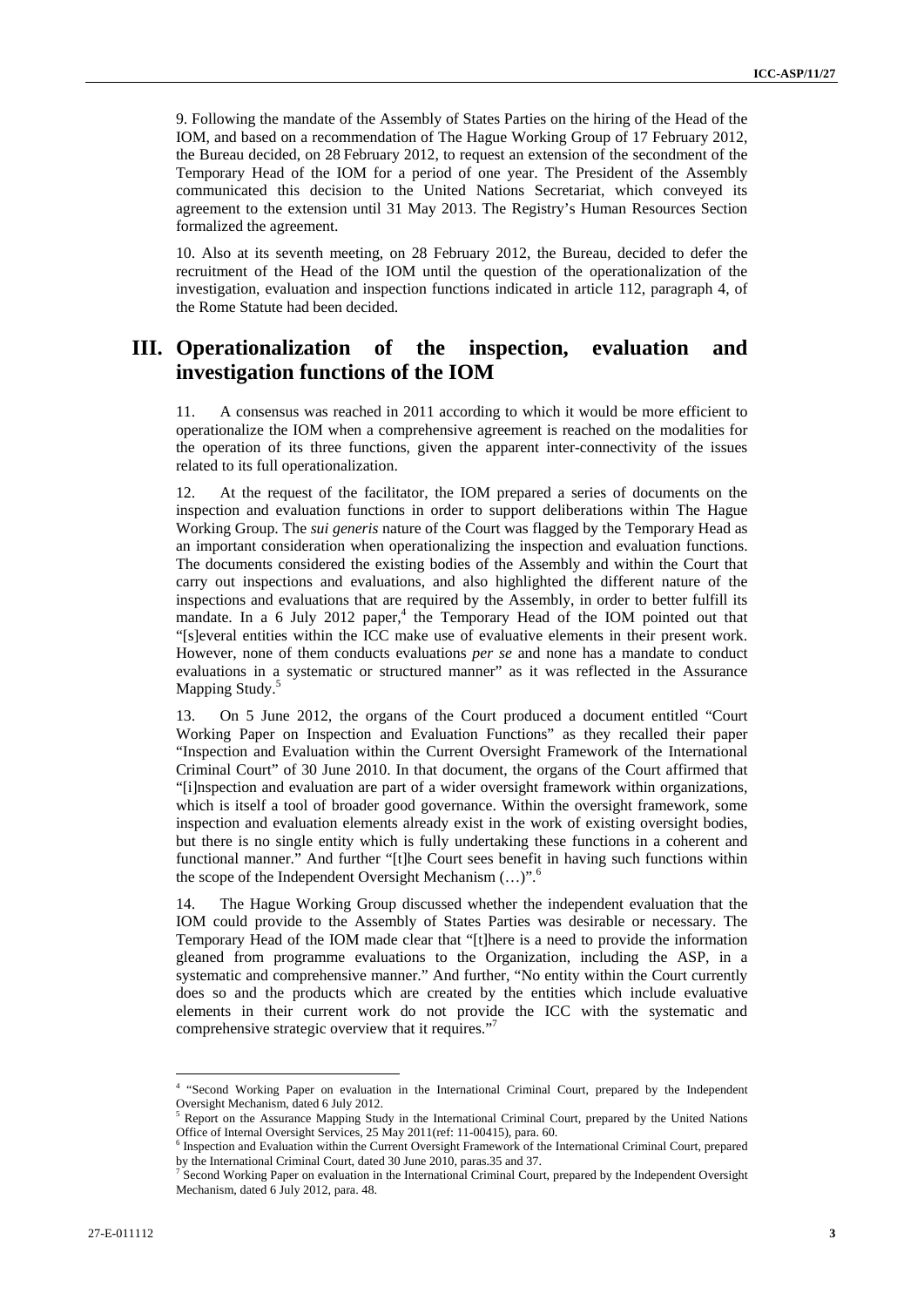15. While it is clear that in the current framework no single body is carrying systematic evaluations, there is still need for further discussions on the operational requirements for the operationalization of this function within the IOM.

16. Likewise, deeper discussion on the value and need of independent inspections for comprehensive oversight of the Assembly seems necessary.

17. The question remains whether all three functions must be operational under one body, or if there is merit on outsourcing some of their elements. Further discussion is necessary on the subject-matter.

18. The Working Group decided that new deliberations on the investigation function of the IOM were to be deferred to the second half of the year, before the eleventh session of the Assembly of States Parties. Nevertheless, due to time constraints, no discussion on the operationalization of the investigative function took place in 2012. The Office of the Prosecutor, on 25 June 2012, produced a contribution paper on the investigation function of the IOM, in which it recalled its position. Further consideration of this issue should continue in the future.

19. Once a consensus is reached on the modalities to make operational all three functions of the IOM, it will also be necessary to consider the budgetary implications of decisions implementing the full operationalization of the mechanism.

## **IV. Anti-retaliation/whistleblower protection policy**

20. In resolution ICC-ASP/10/Res.5, the Assembly of States Parties invited the Independent Oversight Mechanism, working in close consultation with the organs of the Court, Staff Union Council and States Parties, to develop an anti-retaliation/whistleblower policy, with a view to its adoption by the Court at the earliest time possible. The Court, in close consultation with the Temporary Head, elaborated a draft policy. In light of issues which were raised during its internal consultation process, the Court is determining the best mechanism by which to promulgate the policy as well as how to integrate this policy into its broader guidance framework to create comprehensive protection for this activity.

## **V. Programme of work of the IOM for 2013**

21. As a result of the dialogue between the Vice-President of the Assembly, Ambassador Markus Börlin (Switzerland), the facilitator and the Temporary Head of the IOM, the latter presented a provisional programme of work for 2013, which was agreed upon by The Hague Working Group (annex I). The Working Group commended this important step.

## **VI. Budgetary implications (staffing)**

22. The current Temporary Head and, once appointed, the future Head of the IOM will be a professional P-4 level. In accordance with resolution ICC-ASP/9/Res.5, paragraph 1, if the Assembly decides to operationalize the inspection and evaluation functions of the IOM it shall also review the staffing capacity and grade of the head and other staff members, if deemed necessary. The resolution states also that, if the evaluation and inspection functions are not operationalized, the staffing capacity and grades of the investigative function of the IOM may be reviewed by the Assembly, once the mechanism has been operational for a reasonable period of time.

23. In resolution ICC-ASP/10/Res.5, the Assembly of States Parties decided to delegate to the Bureau the hiring of the Head, the extension of the mandate of the Temporary Head and the decision on when to commence the recruitment of the P-2 staff member, after taking in consideration the budgetary implications and operational requirements. Since no decision has been taken on the operationalization of the functions of the IOM, the staffing requirements should remain the same for 2013.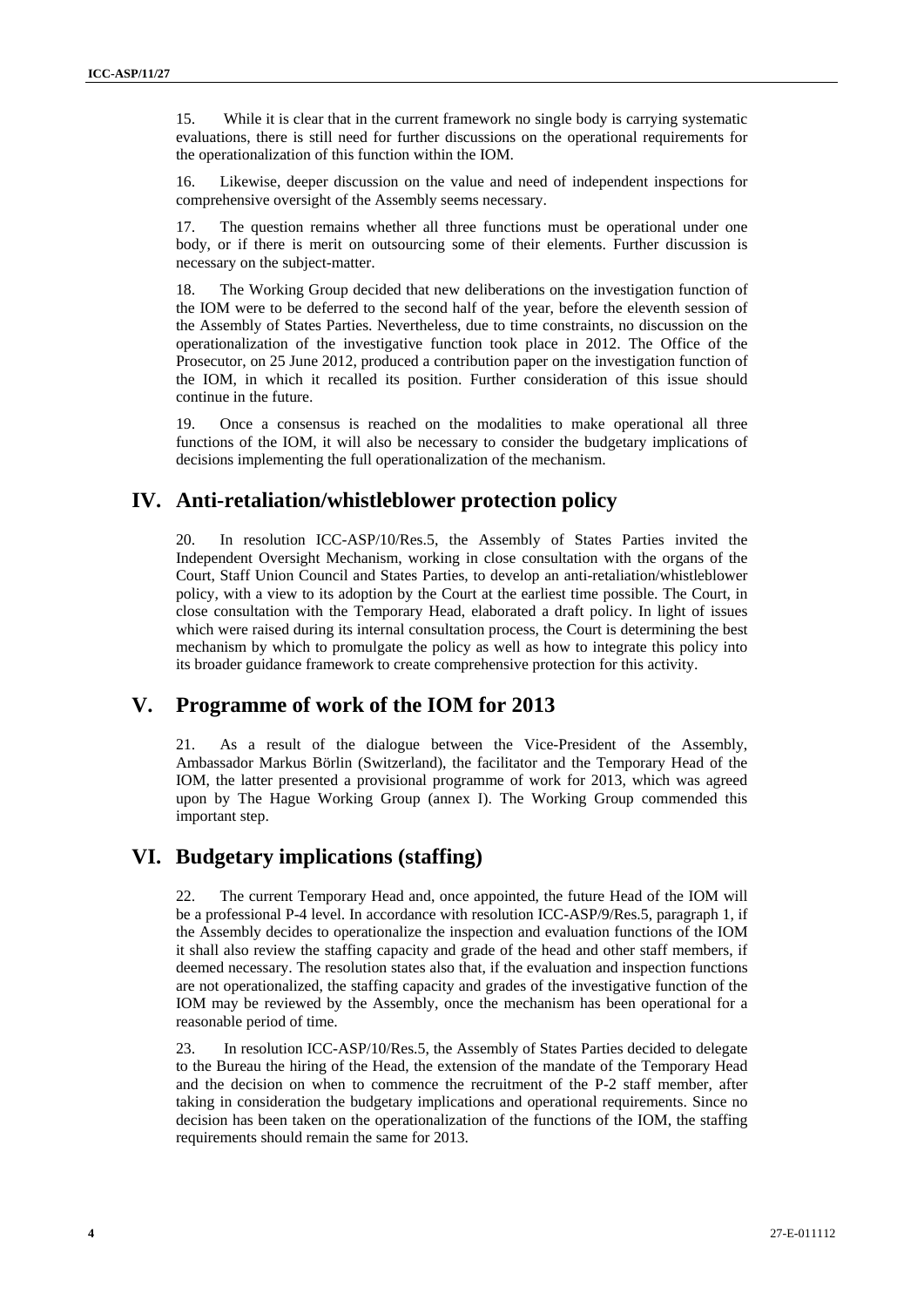### **VII. Conclusions and recommendations**

24. The following recommendations to the Assembly of States Parties have been adopted by consensus by The Hague Working Group:

#### **Recommendation 1**

25. That The Hague Working Group, in consultation with the organs of the Court and the IOM, undertake further discussion on a comprehensive proposal on the operationalization of all three functions of the IOM in accordance with article 112, paragraph 4, of the Rome Statute

### **Recommendation 2**

26. That the IOM continue to work in close consultation with States Parties, on the following interconnected issues:

(a) The development of regulations, rules and procedures for the implementation of the functions of the IOM with a view to submitting, at the next session of the Assembly, a comprehensive proposal that will allow for the full operationalization of the IOM;

(b) Amendments to existing legal instruments necessary for the full operationalization of the IOM; and

(c) All other tasks included in the programme of work for the Temporary Head of the IOM (annex I).

### **Recommendation 3**

27. That negotiations on the implementation of a fully functional IOM continue in 2013. Those negotiations should aim at reaching consensus on the operational modalities of all three functions of the mechanism, i.e. inspection, evaluation and investigation. On the basis of an agreement on those modalities, the Bureau will submit a comprehensive proposal on the fully functional IOM to the next session of the Assembly.

#### **Recommendation 4**

28. To delegate to the Bureau decisions regarding mandates and/or recruitment of the Temporary Head as well as on when to commence recruitment of other staff, as decided by the Assembly.

### **Recommendation 5**

29. That the draft annex II attached hereto be included as a resolution at the eleventh session of the Assembly.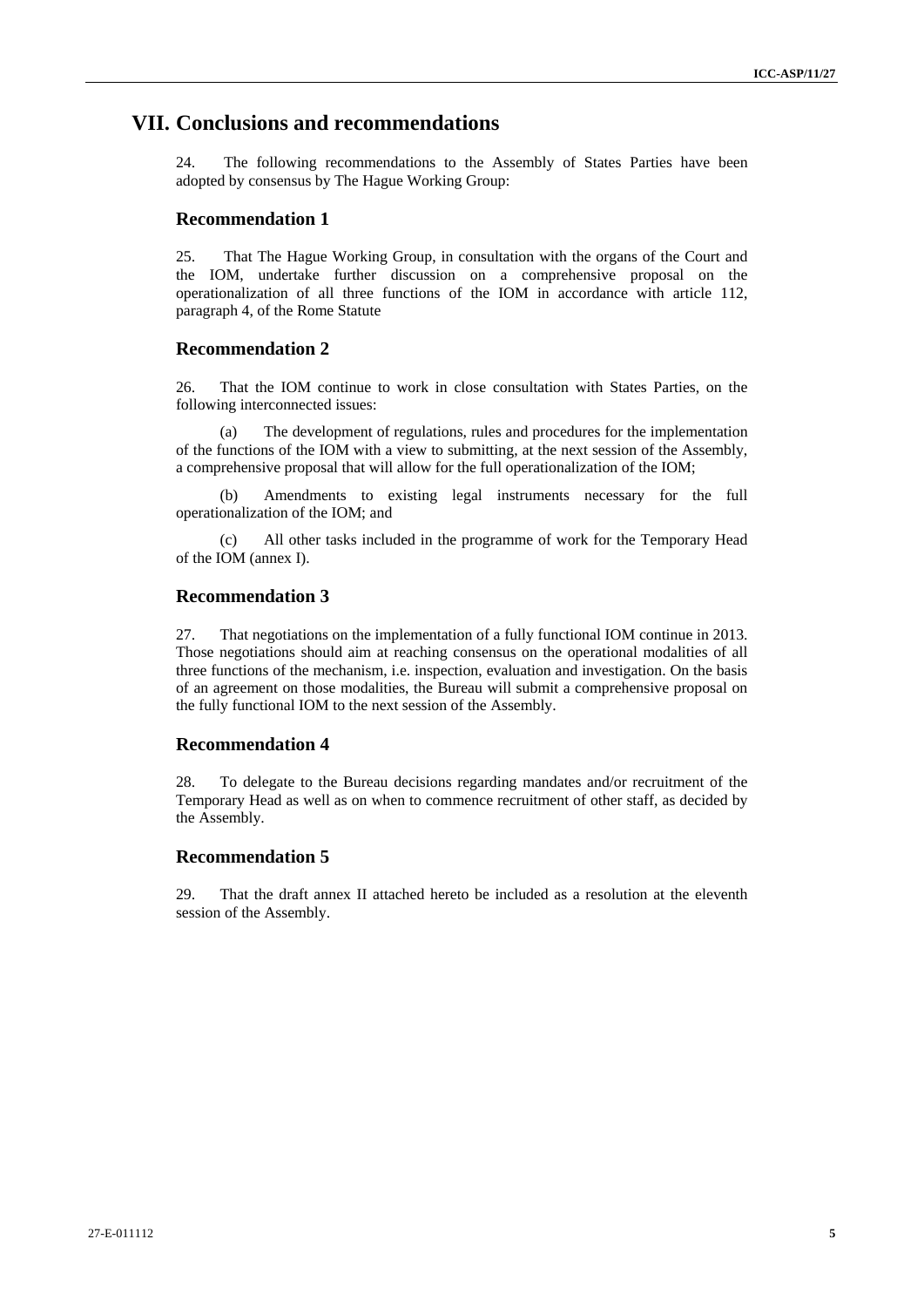### **Annex I**

# **Tentative programme of work for the Temporary Head of the IOM for 2013**

### **A. Introduction**

1. The following programme of work is based upon two assumptions. First, the Assembly will not agree on the modalities for the IOM to perform the functions described in article 112.4 of the Rome Statute, during its eleventh session. Second, the Assembly will encourage the continuation of discussions with a view for the Bureau to submit to its twelfth session, a comprehensive proposal for the full operationalization of the IOM in 2014.

2. Thus, this tentative Program of work includes tasks to be performed by the Temporary Head, dedicated to offering a solid basis for recommendations to the Assembly, to gathering knowledge and experience on the ongoing practices and promoting adequate oversight by the Assembly in order to enhance the efficiency and economy of the Court. This programme also includes tasks dedicated to the promotion and harmonization of best practices within the Court.

#### **B. Programme of work**

3. The Temporary Head will continue to provide technical support to the Presidency of the Assembly of State Parties and The Hague Working Group of the Bureau, in particular assisting the facilitation of negotiations on operational aspects of IOM's functions.

4. The Temporary Head will finalize the investigations manual and its guidance documents (instructions and standard operation procedures).

5. The Temporary Head will draft an evaluations manual and its guidance documents (instructions and standard operation procedures).

6. The Temporary Head will liaise with the elements conducting investigations in the Court in order to encourage harmonization of best practices and to provide technical guidance and support, when authorized by the Presidency of the Assembly. Such authorization shall be produced only at the request of any of the heads of the organs of the Court.

7. The Temporary Head will conduct investigations on a provisional basis after being authorized by the Presidency of the Assembly. Such authorization shall be produced only at the request of any of the heads of the organs of the Court.

8. The Temporary Head will conduct programme evaluations, on a temporary basis, when requested by the Bureau.

9. The Temporary Head of the IOM will assist the Assembly in the process of recruiting the permanent Head and other staff of the Mechanism, when required by the Bureau.